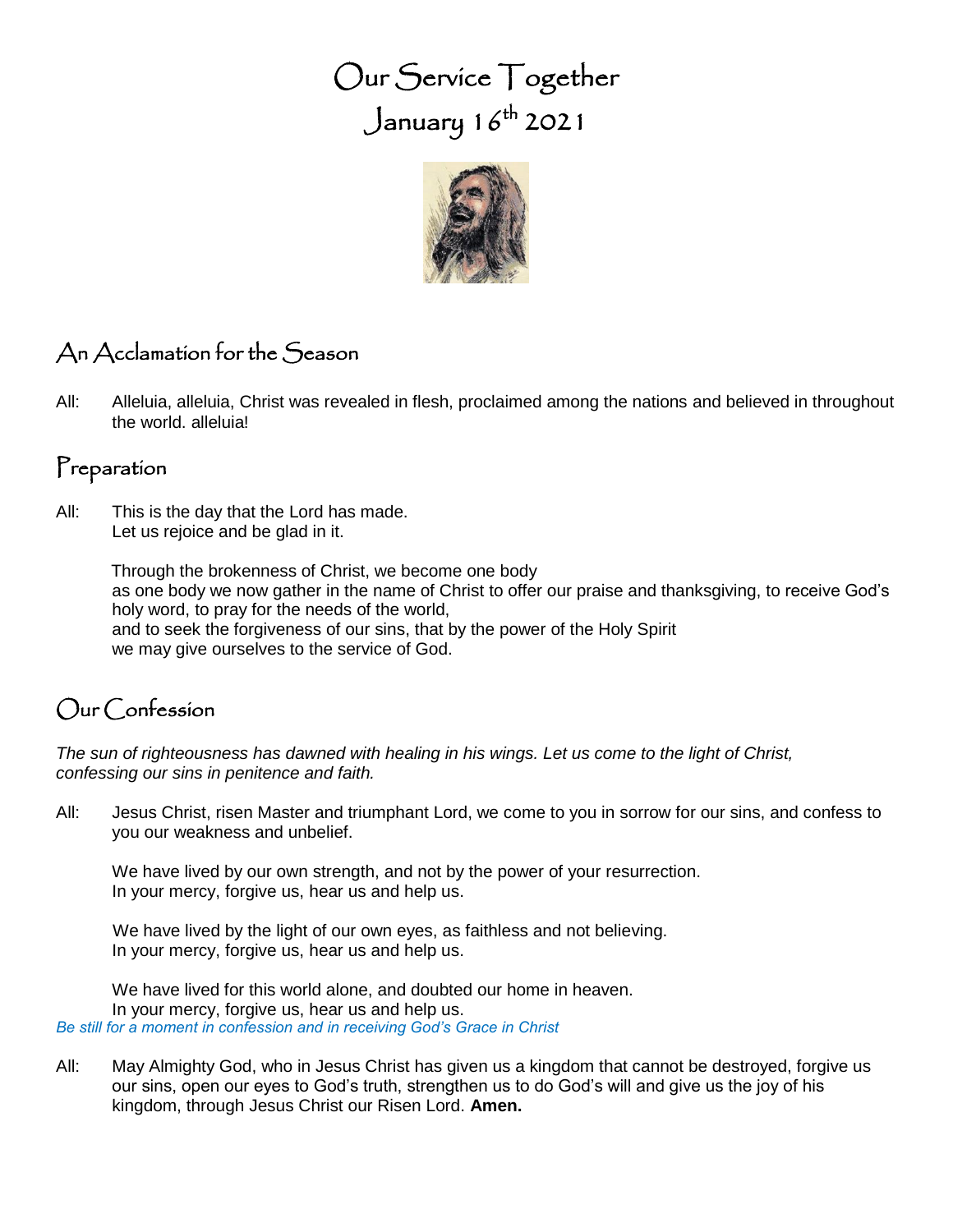# The opening prayer

All: The night has passed, and the day lies open before us; let us pray with one heart and mind.

*Silence is kept.*

All: As we rejoice in the gift of this new day, so may the light of your presence, O God, set our hearts on fire with love for you; now and for ever. Amen.

# The Psalmody 36.5-10

Your love, O Lord, reaches to the heavens and your faithfulness to the clouds.

Your righteousness stands like the strong mountains, your justice like the great deep;

you, Lord, shall save both man and beast.

How precious is your loving mercy, O God!

All mortal flesh shall take refuge under the shadow of your wings.

They shall be satisfied with the abundance of your house; they shall drink from the river of your delights.

For with you is the well of life and in your light shall we see light.

O continue your loving-kindness to those who know you and your righteousness to those who are true of heart. Glory to the Father, and to the Son, and to the Holy Spirit, as it was in the beginning, is now and ever shall be, world without end. Amen

## Scripture Reading 1 Corinthians 12.1-11

Now concerning spiritual gifts, brothers and sisters, I do not want you to be uninformed. **<sup>2</sup>** You know that when you were pagans, you were enticed and led astray to idols that could not speak. **<sup>3</sup>** Therefore I want you to understand that no one speaking by the Spirit of God ever says 'Let Jesus be cursed!' and no one can say 'Jesus is Lord' except by the Holy Spirit.

**<sup>4</sup>** Now there are varieties of gifts, but the same Spirit; **<sup>5</sup>** and there are varieties of services, but the same Lord; **<sup>6</sup>** and there are varieties of activities, but it is the same God who activates all of them in everyone. **<sup>7</sup>** To each is given the manifestation of the Spirit for the common good. **<sup>8</sup>** To one is given through the Spirit the utterance of wisdom, and to another the utterance of knowledge according to the same Spirit, <sup>9</sup> to another faith by the same Spirit, to another gifts of healing by the one Spirit, **<sup>10</sup>** to another the working of miracles, to another prophecy, to another the discernment of spirits, to another various kinds of tongues, to another the interpretation of tongues. **<sup>11</sup>** All these are activated by one and the same Spirit, who allots to each one individually just as the Spirit chooses.

*At the end of the reading we say:*

All: This is the word of the Lord. Thanks be to God.

## Gloria

All: Glory to God in the highest, and peace to his people on earth.

Lord God, heavenly King, almighty God and Father, we worship you, we give you thanks, we praise you for your glory.

Lord Jesus Christ, only Son of the Father, Lord God, Lamb of God, you take away the sin of the world: have mercy on us; you are seated at the right hand of the Father: receive our prayer.

For you alone are the Holy One, you alone are the Lord, you alone are the Most High, Jesus Christ, with the Holy Spirit, in the glory of God the Father. Amen.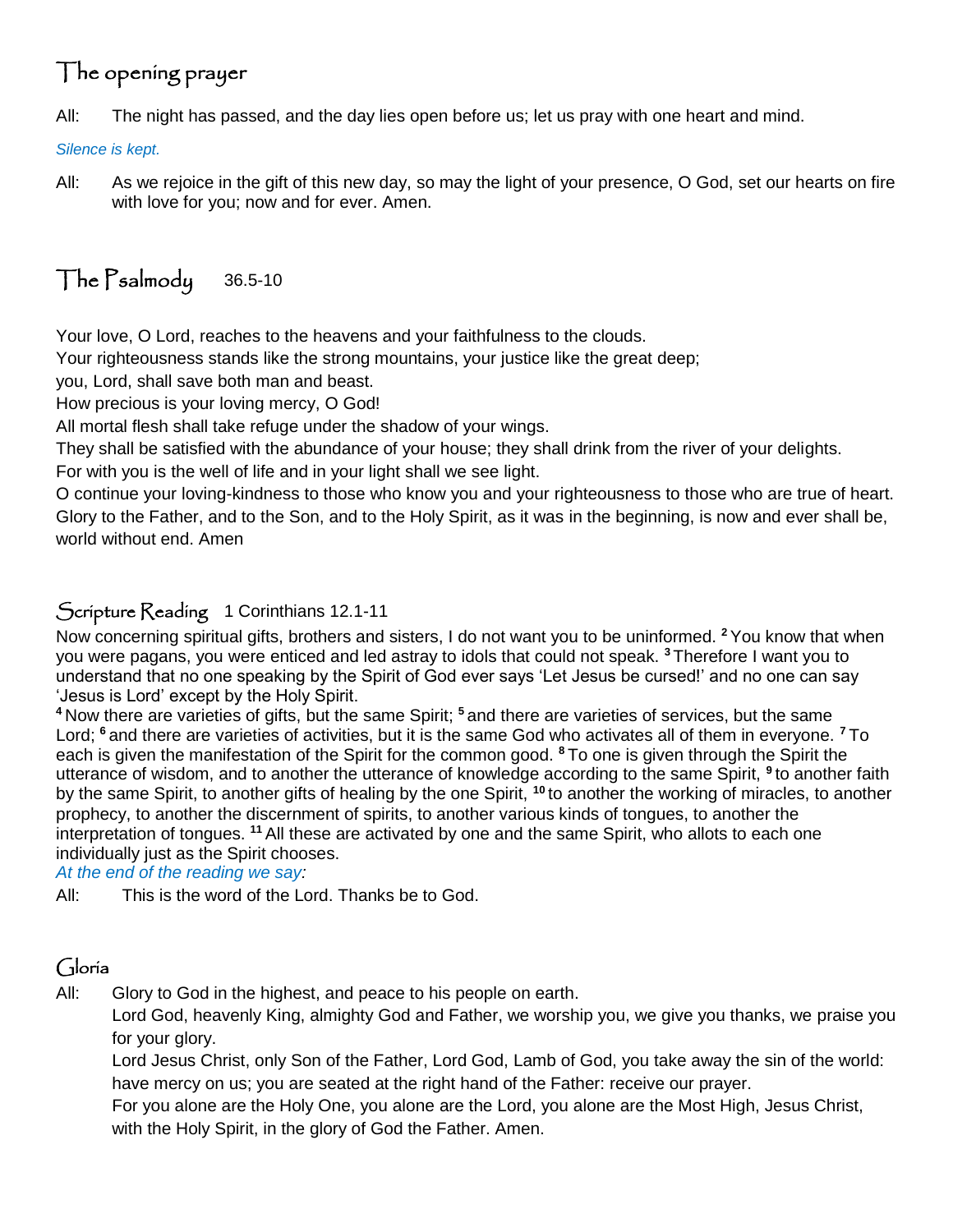### The Gospel John 2.1-11

On the third day there was a wedding in Cana of Galilee, and the mother of Jesus was there. **<sup>2</sup>** Jesus and his disciples had also been invited to the wedding. **<sup>3</sup>** When the wine gave out, the mother of Jesus said to him, 'They have no wine.' **<sup>4</sup>** And Jesus said to her, 'Woman, what concern is that to you and to me? My hour has not yet come.' **<sup>5</sup>** His mother said to the servants, 'Do whatever he tells you.' **<sup>6</sup>** Now standing there were six stone water-jars for the Jewish rites of purification, each holding twenty or thirty gallons. **<sup>7</sup>** Jesus said to them, 'Fill the jars with water.' And they filled them up to the brim. **<sup>8</sup>** He said to them, 'Now draw some out, and take it to the chief steward.' So they took it. **<sup>9</sup>**When the steward tasted the water that had become wine, and did not know where it came from (though the servants who had drawn the water knew), the steward called the bridegroom **<sup>10</sup>** and said to him, 'Everyone serves the good wine first, and then the inferior wine after the guests have become drunk. But you have kept the good wine until now.' **<sup>11</sup>** Jesus did this, the first of his signs, in Cana of Galilee, and revealed his glory; and his disciples believed in him.

*At the end of the reading we say:*

All: This is the word of the Lord. Thanks be to God.

#### A Reflection for the day *Revd. John Webb writes:*

St John is quite clear that the Wedding Feast at Cana was in dire danger of deteriorating into a 'bring your own booze party' until Jesus was asked to help. Then it must have developed into one of the best parties of all time. Just think about it. They had already had what the host thought would be an adequate supply of wine then this. Just do the sums – six containers of at least twenty gallons of water be<br>water became 120 gallons of the best wine! That must have made it some celebration! water became 120 gallons of the best wine!

St John also tells us that this is the first miracle that Jesus did so it is particularly significant and sets the scene for the whole of his ministry. If we really believe that the gospel is good news and that we now live surrounded by the abundant love of God we have every reason to celebrate, just as in the parables there were parties when the lost were found or the prodigal returned home.

But how often we forget this. The church always seems to be so serious and we seem to be condemned to live under the spell of the ten commandments, the 'protestant work ethic', and the puritans who ruined Sundays.

Artists show us the suffering and death of Jesus and the fires of hell but I have never seen a picture of a smiling, let alone a laughing, Jesus, or of feasting in heaven!

The papers have recently been full of pictures of Desmond Tutu to mark his death. But have you noticed that he is laughing and smiling. The obituaries all stress that he had a great sense of humour. He lived in difficult times and saw and shared terrible experiences and yet the memory of him is dancing and waving his arms in delight. His infectious joy which came from his profound faith is what he will be remembered for. That should be true of all of us.

May this year be one of joyful celebration. Keep smiling. Forget Covid. Enjoy your platinum pudding.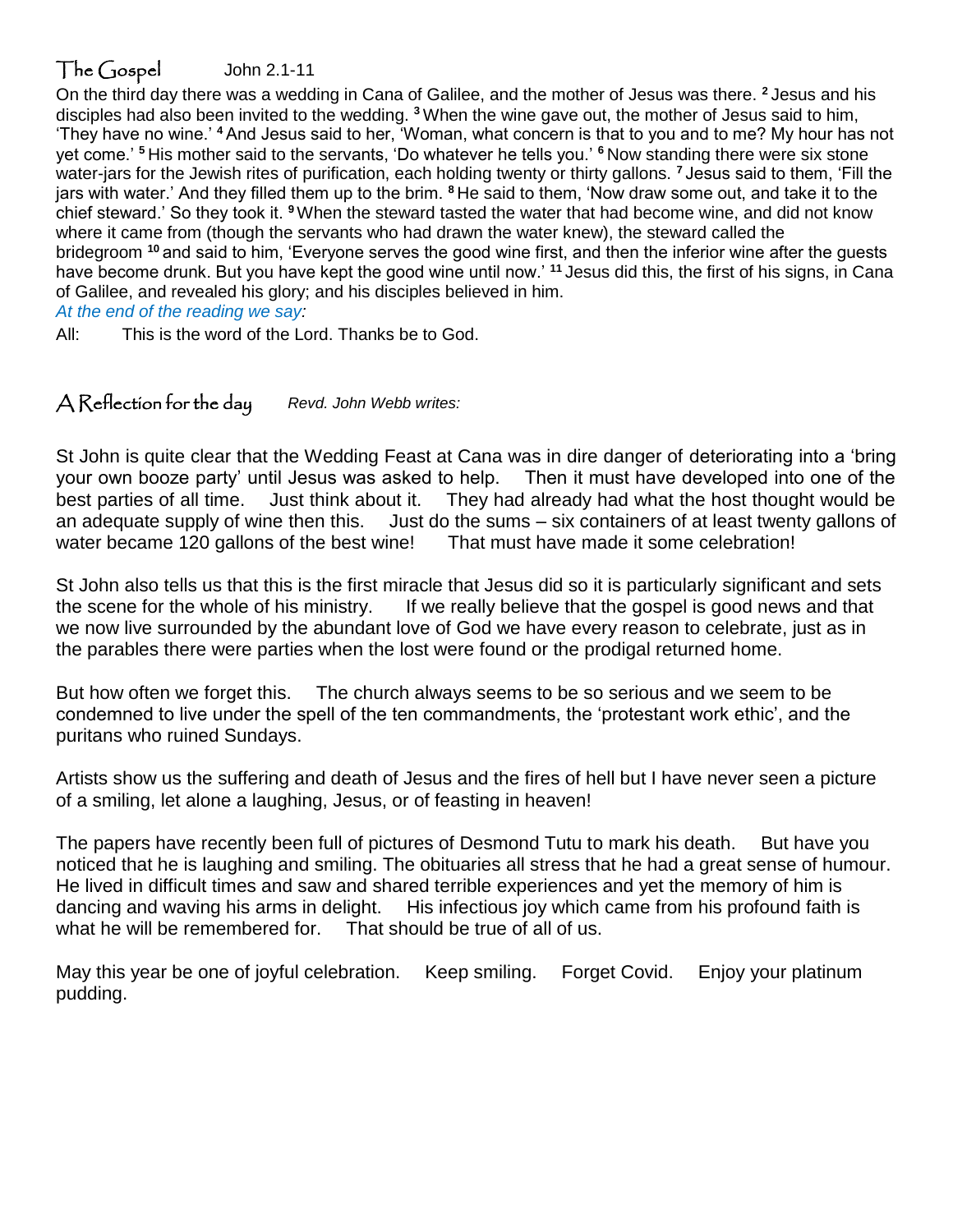## The Creed

All: I believe in God, the Father almighty, creator of heaven and earth. I believe in Jesus Christ, his only Son, our Lord, who was conceived by the Holy Spirit, born of the Virgin Mary, suffered under Pontius Pilate, was crucified, died, and was buried; he descended to the dead. On the third day he rose again; he ascended into heaven, he is seated at the right hand of the Father, and he will come to judge the living and the dead.

I believe in the Holy Spirit, the holy catholic Church, the communion of saints, the forgiveness of sins, the resurrection of the body, and the life everlasting. Amen.

#### Prayers *We make our intercessions*

O God of peace, who has taught us that in quietness and confidence shall be our strength; help us, as we come into your presence, to be still and know that you are God.

In the power of the Spirit and in union with Christ let us pray to the Father.

As we mark the visit of the wise men let us open our hearts and minds once more to celebrate the coming of Jesus.

*Lord in your mercy hear our prayer*

Strengthen Bishop Ruth and those who seek to serve you in this diocese May they be filled with the Spirit and serve you as the first disciples. *Lord in your mercy hear our prayer.* 

We Pray for Our Queen, Prime Minister, and all World leaders, that they may have the Spirit of wisdom and optimism to lead us through this difficult time. *Lord in your mercy hear our prayer.*

We pray for the homeless, hungry and starving, that families may have food to celebrate. *Lord in your mercy hear our prayer*.

Let us pray for our families, friends, and neighbours that we may bring light and hope in the darkest places.

*Lord in your mercy hear our prayer.*

We give thanks for all those combatting Covid throughout the world. *Lord in your mercy hear our prayer*

We pray for the sick, suffering and dying ……….. and we give thanks and pray for those who use their skill and risk their lives to care for them. *Lord in your mercy hear our prayer*

Hear us as we remember those who have died……… According to your promises grant them joy in your eternal kingdom.